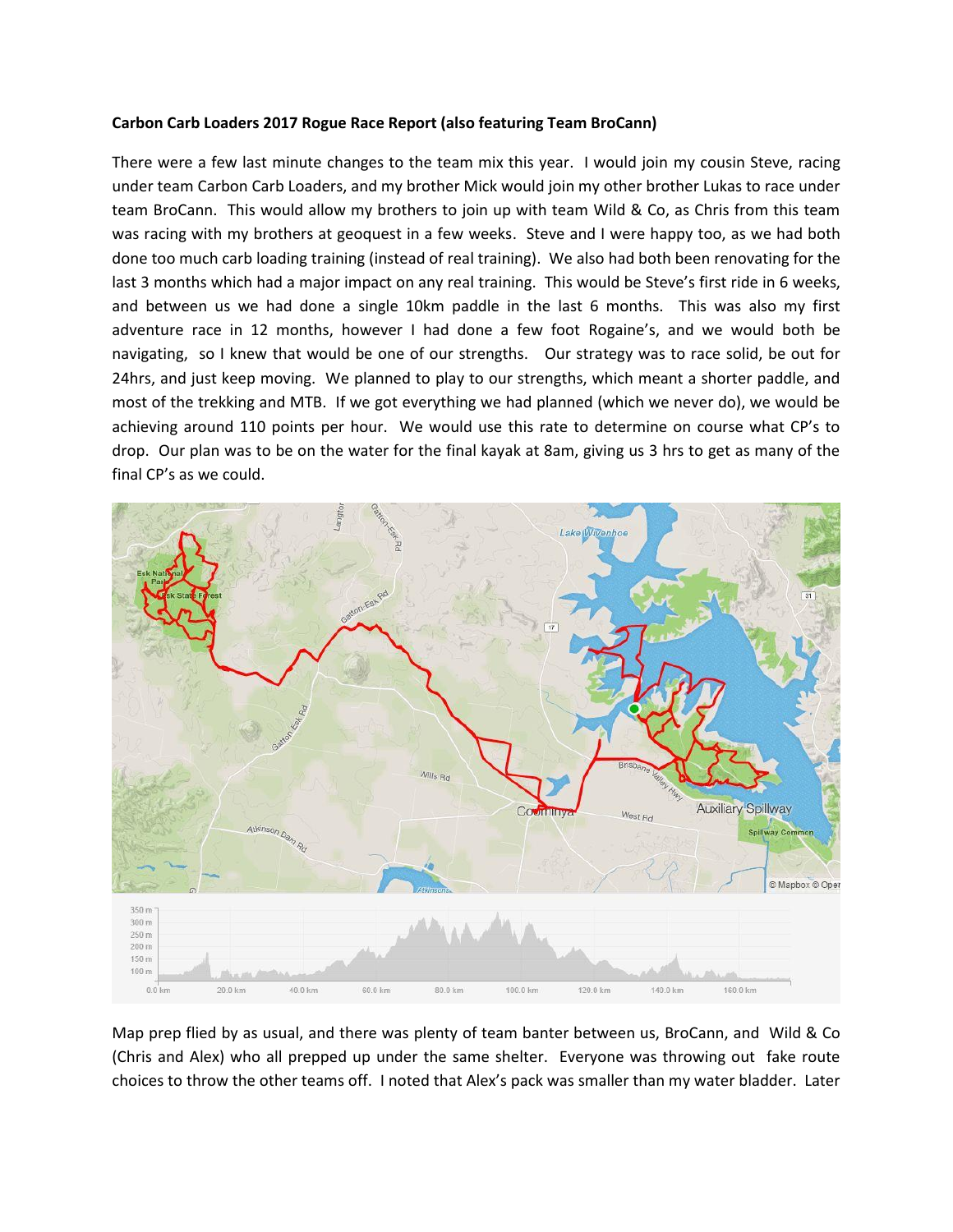on I heard him asking Chris to carry some food for him. What a great strategy, pack small, and get others to carry your stuff. May have to try this one in a future race.

Before we knew it, the race had started, and we were in second last position. We thought we may had done too much 'carb loading', as Steve was sitting in the water while paddling, and it felt more like a submarine then a kayak. We dropped CP 7, as at our current rate the 70pts CP would take us 1 hour, which was well under our estimated rate. We only did 1.5hrs on the first paddle, which put us right on our time schedule. We were not worried about dropping the CP's early, as we knew we would run out of time before we ran out of CP's.

The first Rogaine went well. We had planned to dropped 2 CP's (14, 17) from the far east, and get the rest. We had a few problems around cp15, as the different in water line % threw us out a bit. We lost about 20minutes here. We eventually found it and this was where we say Mick and Lukas for the first time. We didn't see many teams out on the race, but team BroCann and us obviously had similar routes, as we saw BroCann about 6 times out on the course. We thought this meant they were ahead of us, as they would have done more paddling then us in the first kayak.



Team BroCann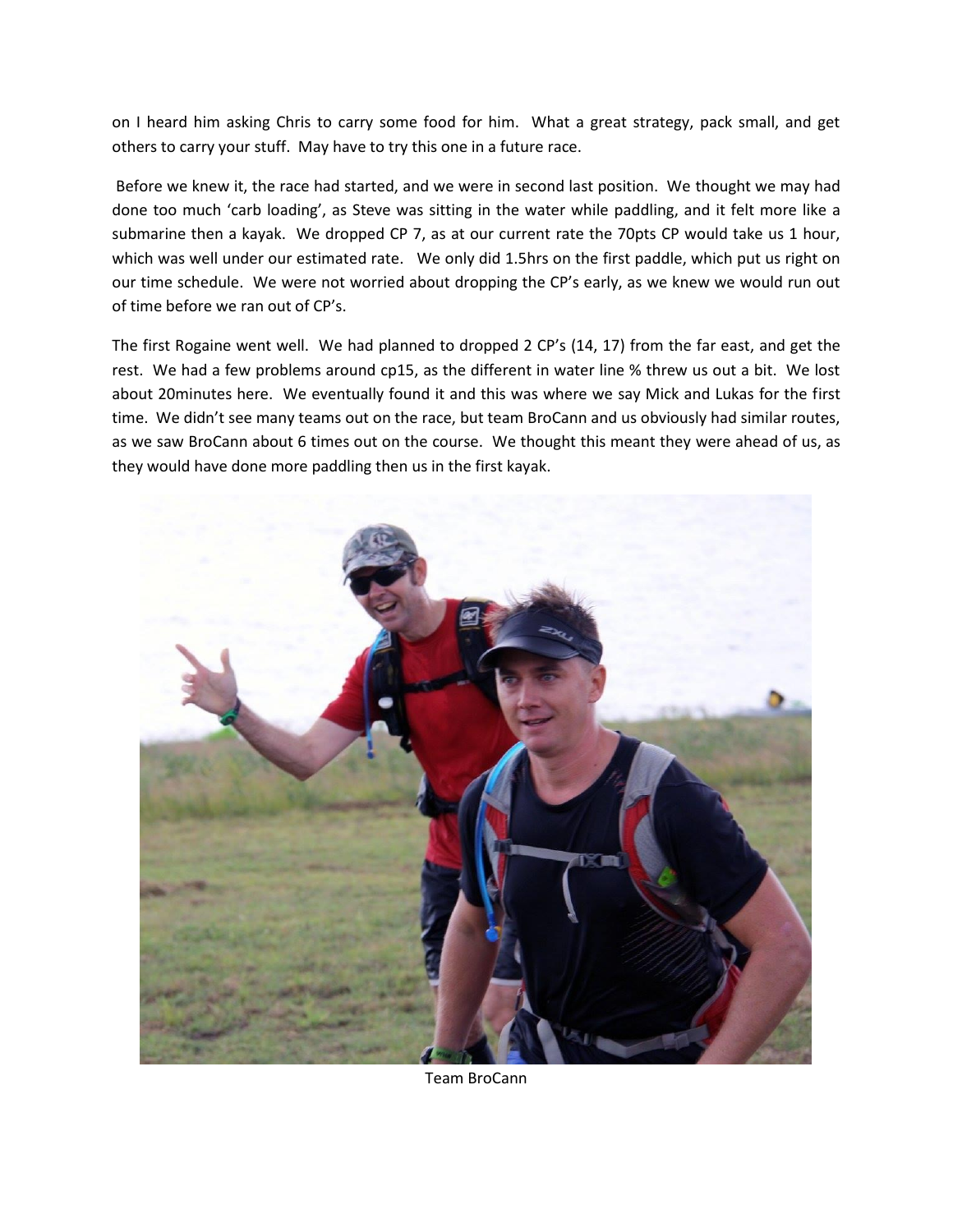I stopped to address a hot spot on my foot, and where we lost another 10 minutes. We passed BroCann again coming out of CP 10. This meant we were 20 minutes behind them. We decided to drop CP 9 as it was only 30pts, and came in to the bike leg on schedule. Liam said team BroCann had just left, which meant they must have picked up the 30pt CP we had dropped. We decided to drop the top end of the MTB around Esk, as didn't think the extra 110 points were worth the time, and thought we could make more points using this time in the kayak at the end.

We saw team BroCann again where we could cross the highway. They were fixing up a loose mapboard. We turned right, as we wanted to get CP 50 on the way out so we would forget in on the way back. Our brothers had a strange look on their face as we parted in different directions. We enjoyed a lovely roll down a 1 km hill. We got to the gate at the bottom, I went to check the description, and noted that it wasn't there. Oh no, we had marked a kayak CP as a bike one, and went down the hill for no reason. The stuff up would have felt a little better, if it wasn't right where we left my brothers. A lesson learnt … hopefully.

We saw team BroCann again at the next CP (22) in the town of Coominya, and were happy we had not lost much time. We got all but 1 of the MTB forest CP's before arriving at the TA. Our strategy was to use the major tracks, as we though the minor's would be overgrown. It was only a little further to do this, and it paid off as we got all of the CP's with no dramas. We saw team BroCann again at this TA. They were just leaving when we arrived, so figured they were about 15 minutes in front of us. They were only going to do a minor loop on the second trek, and we had planned to clear it, so we figured we would see them again.

We had packed pizza and coke into the TA box, so it was exciting to arrive. It meant a slower than normal transition, however it was worth it. So were the clean dry shoes and socks. They always feel amazing on tired wet feet.

We cleared this trek with no dramas, apart from having to bypass some lantana coming out of CP 37. Having 2 navigators is always a bonus, as we both pick up on mistakes early. The lack of training was hitting us now, and we were feeling the hills. We usually jog all the downhills and flats, but a couple of times we walked the flats.

Arriving at the TA box again, we finished the coke and pizza, put on our limited warm clothing, and started the ride home. We passed a team looking lost on the southern border of the Rogaine forest trek They asked if they were close to the boxes. I could feel their pain when I showed them where they were on the map, as they had that really tired, hungry, lost look, and they were still a long way to get to their TA boxes. I really felt for them as it reminded me of when I had been in that situation.

The ride home was fast. I quickly realized that not packing a thermal top was a mistake, and I froze on the ride home. I had a skins top and arm warmers, but these did not cut it. I was hoping for some hills to warm the body up, but was only met with pretty much of 30km of downhill. Man was I cold. This did help keep me awake though. Another thing to keep us awake was hitting some patches of sand at high speed on the bottom of a big hill on the way to CP 31. We were both lucky not to be thrown off. Come to think of it, it may have done a little more than just keep us awake. After a quick toilet stop (just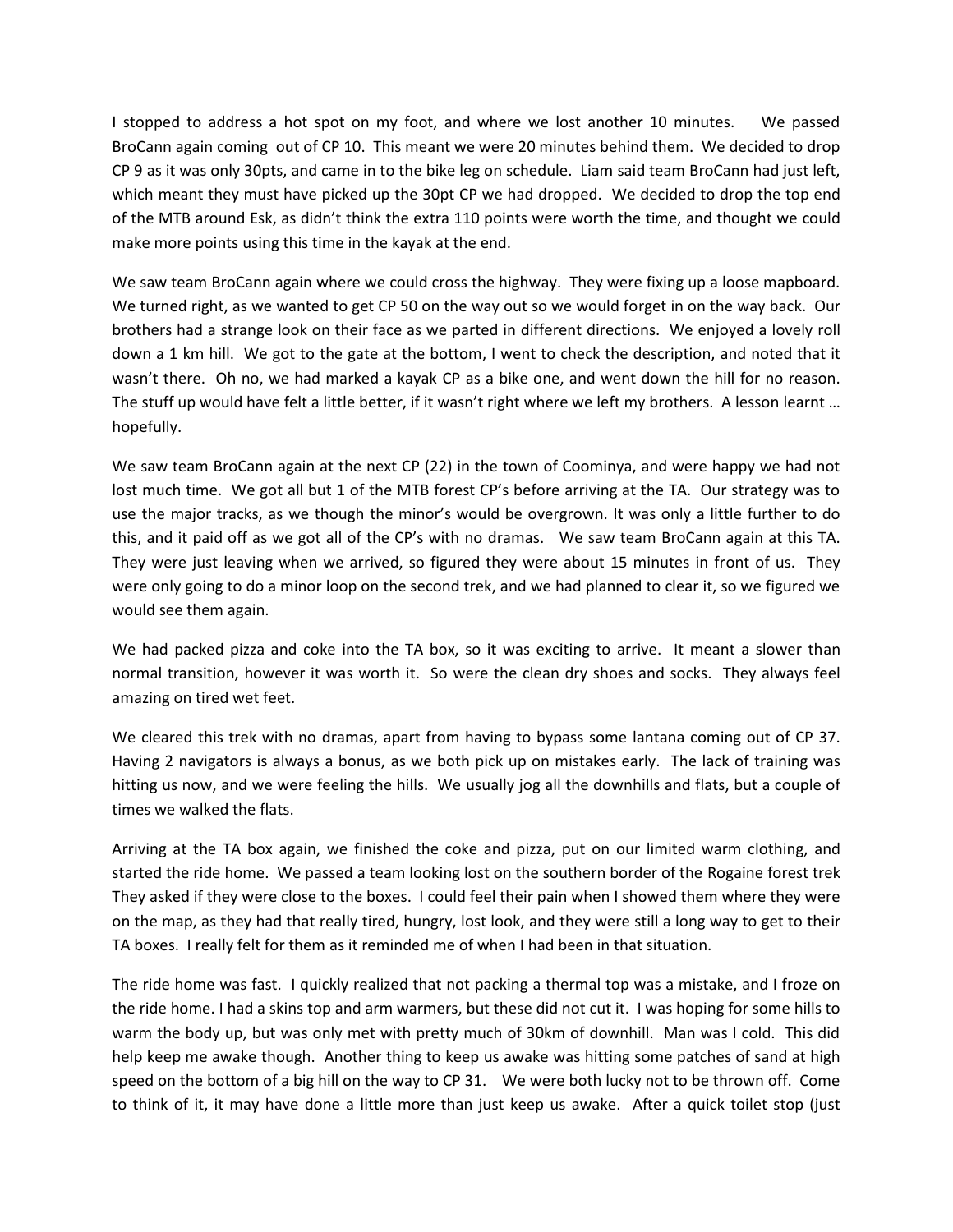joking), we continued back along the rail trail. While I was freezing, Steve was nice and warm, which was probably why he was seeing 'goannas' all the way home. He said he wasn't hallucinating, and he was just tired, as all the sticks on the trail looked like goannas. Kind of sounds like hallucinating to me.



The MTB loop around the dam was a slow one. We were both feeling the lack of training, and the sore butts from the riding. There was also a bit of walking up pinchy sections of the hills, as the legs didn't have much left. We got to the top of pine hill right on sunrise, which was a treat. We also rode past a cheery Liam doing training run around the dam a little after that. We got to CP 18, and moved on to get our final MTB CP 44. The CP was about a 2km ride from 18, and when we were almost there, I went to check the description only to realize this was a kayak CP. That was pretty deflating. Made the same mistake twice. Marked the kayak CP as a MTB one. I wasn't a happy camper, however the stuff up gave us an extra spurt of energy to make to the TA.

We rolled into TA for the last kayak leg at 8am, so we were right on schedule. We decided which CP's to get on the last kayak leg and off we went. It felt so good to be off the bike seat. Our plan was to paddle straight across to the other side picking up the high value CP's (46 and 49), and come back by the western side and get as many as time allowed. It was a lovely morning for a paddle, however we were still submarining a bit. From CP 49 to 48 we felt like gun paddlers. We seemed to be going so fast, however I think it was just because we were paddling against the wind. 48 to 49 took us much longer due to the lower dam levels and having to paddle around a pit outlet, which meant we had to make a call about getting both 43 and 42, or dropping 42. We estimated we had 30 minutes, and it was an extra